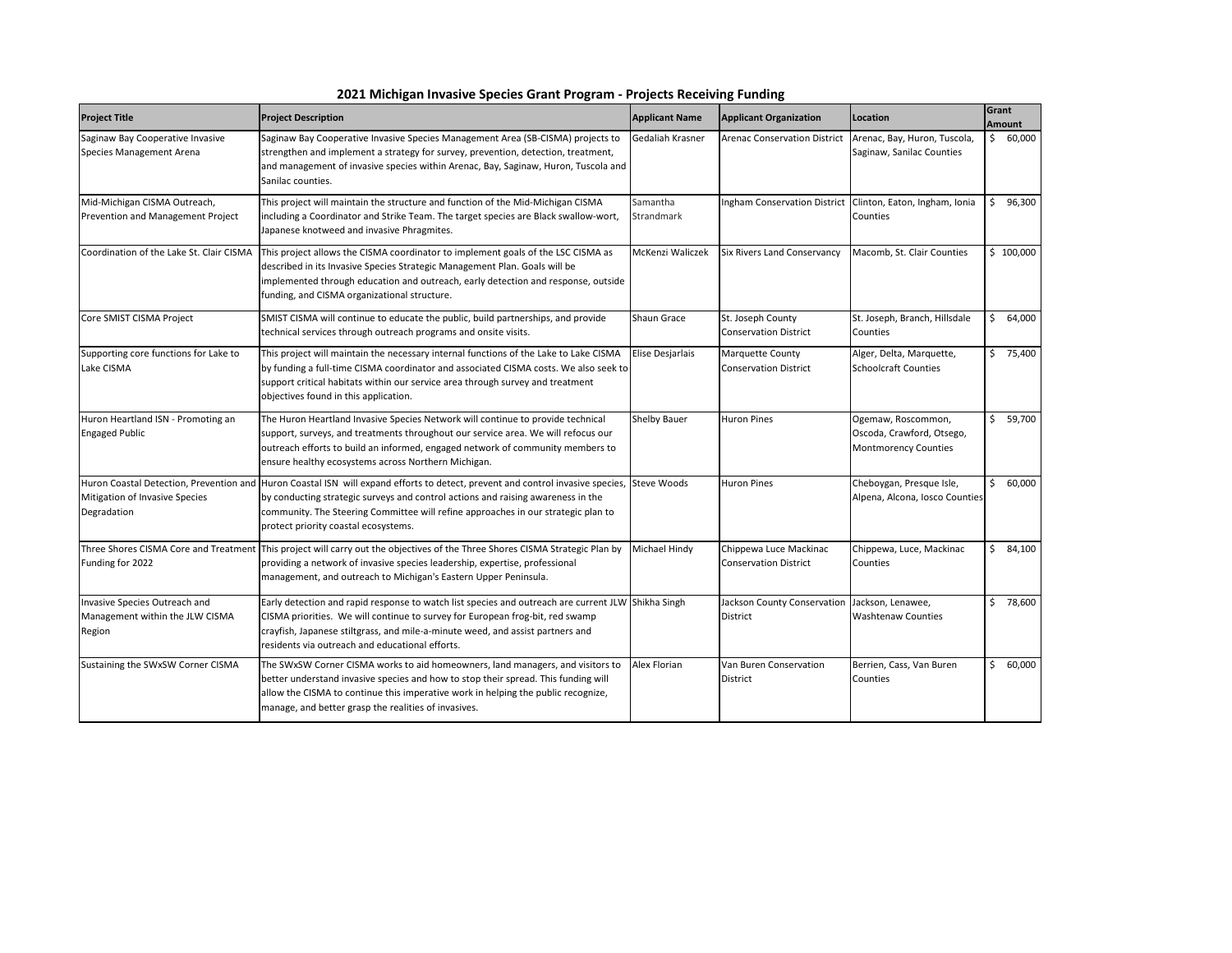| <b>Project Title</b>                                                                        | <b>Project Description</b>                                                                                                                                                                                                                                                                                                                             | <b>Applicant Name</b>    | <b>Applicant Organization</b>                                   | Location                                                                            | Grant<br><b>Amount</b> |
|---------------------------------------------------------------------------------------------|--------------------------------------------------------------------------------------------------------------------------------------------------------------------------------------------------------------------------------------------------------------------------------------------------------------------------------------------------------|--------------------------|-----------------------------------------------------------------|-------------------------------------------------------------------------------------|------------------------|
| Spread of Invasives                                                                         | Engaging Off-Road Trail Users to Stop the This is a pilot invasive species education and prevention program targeting Off Road<br>Vehicle (ORV) enthusiasts. The program will develop messaging that respects ORV<br>user interests and attitudes, while fostering a culture of understanding and<br>collaboration to prevent invasive species spread. | Vicki Sawicki            | <b>Mecosta Conservation</b><br><b>District</b>                  | Mason, Mecosta, Missaukee,<br>Osceola, Wexford Counties                             | \$234,400              |
| Base Funding for North Country CISMA<br>Protecting People and Places                        | This project will allow North Country CISMA (NCCISMA) to continue to provide<br>support for partners and the public in controlling invasive species, and further spread<br>the word about related issues. NCCISMA includes many ecologically rich areas, and<br>their work helps to preserve and restore such areas.                                   | Vicki Sawicki            | <b>Mecosta Conservation</b><br>District                         | Lake, Mason, Mecosta,<br>Missaukee, Osceola, Wexford<br>Counties                    | \$100,000              |
| Expanding KISMA's reach across both<br>aquatic and terrestrial ecosystems                   | The Keweenaw Invasive Species Management Area (KISMA) is expanding services with Sigrid Resh<br>multi-source funding that will provide opportunities for terrestrial and aquatic<br>invasive species outreach, surveying, treatment, and monitoring across Baraga,<br>Houghton, and Keweenaw Counties.                                                 |                          | Michigan Technological<br>University                            | Baraga, Houghton, Keweenaw \$<br>Counties                                           | 60,000                 |
| Continuing the Northwest Michigan<br><b>Invasive Species Network</b>                        | Northwest Michigan ISN continues to serve landowners, partners, and the common<br>good through invasive species management and outreach. Through this project,<br>essential staffing and core activities will stay strong and high-priority survey and<br>treatment efforts across our service will continue                                           | Audrey Menninga          | Grand Traverse Conservation Benzie, Grand Traverse,<br>District | Leelanau, Manistee Counties                                                         | \$3,200                |
| Central Michigan CISMA Core Funding<br>and Education/Outreach                               | The CM CISMA works to provide invasive species assistance to partner organizations,<br>along with other private and public landowners. Implementation of the strategic plan<br>is done through education and outreach opportunities, support in invasive species ID,<br>BMP, surveying of priority locations/species.                                  | Matthew Lindauer         | Chippewa Nature Center                                          | Clare, Gladwin, Gratiot,<br>Isabella, Midland Counties                              | \$<br>60,000           |
| <b>CAKE CISMA Core Funding</b>                                                              | The Charlevoix, Antrim, Kalkaska and Emmet Cooperative Invasive Species<br>Management Area (CAKE CISMA) services a four county region in Northern Lower<br>Michigan by providing education, outreach and control measures related to priority<br>invasive species that pose a threat to the region.                                                    | Lindsey Bona-<br>Eggeman |                                                                 | Antrim Conservation District Charlevoix, Antrim, Kalkaska,<br><b>Emmet Counties</b> | \$<br>60,000           |
| Fortify Key Invasive Species Programs,<br>Increase Visibility, and Streamline<br>Operations | WRISC intends to reassess CISMA priorities in the aftermath of pandemic & changes<br>in primary staffing. The focus will be on streamlining CISMA operations and<br>procedures, supporting key programs, and continuing to bring attention to the<br>invasive species issues throughout the region.                                                    | Lindsay Peterson         | <b>Dickinson Conservation</b><br>District                       | Dickinson, Menominee<br>Counties                                                    | \$35,400               |
| RIPPLE III: Education about Invasives in<br>Aquarium and Pond Trade                         | We will continue and expand the successful RIPPLE (Reduce Invasive Pet and Plant<br>Escapes) program to prevent introduction of invasive species via the aquarium and<br>pond trades into Michigan waters.                                                                                                                                             | Jo Latimore              | Michigan State University                                       | Statewide                                                                           | \$127,800              |
| A New Great Lakes AIS Education<br>Platform - the DNR's RV Chinook                          | The retired MDNR Research Vessel Chinook will become a new asset to Besser<br>Museum Fishery Heritage Exhibit by serving as an outreach and education medium for<br>Great Lakes aquatic invasive species issues, with a focus on how AIS have shaped the<br>Great Lakes fisheries and their management.                                                | Christine Witulski       | Besser Museum for<br>Northeast Michigan Inc.                    | Alpena County                                                                       | \$386,500              |
| West Michigan CISMA Core Funding                                                            | This project will allow the West Michigan CISMA to continue its work addressing<br>priority invasive species within the region. This funding will allow for the West<br>Michigan CISMA Coordinator to continue to be successful and move the CISMA<br>forward.                                                                                         | Keely Dunham-<br>Adkins  | Ottawa Conservation District Allegan, Kent, Montcalm,           | Muskegon, Newaygo, Oceana,<br><b>Ottawa Counties</b>                                | \$<br>86,300           |